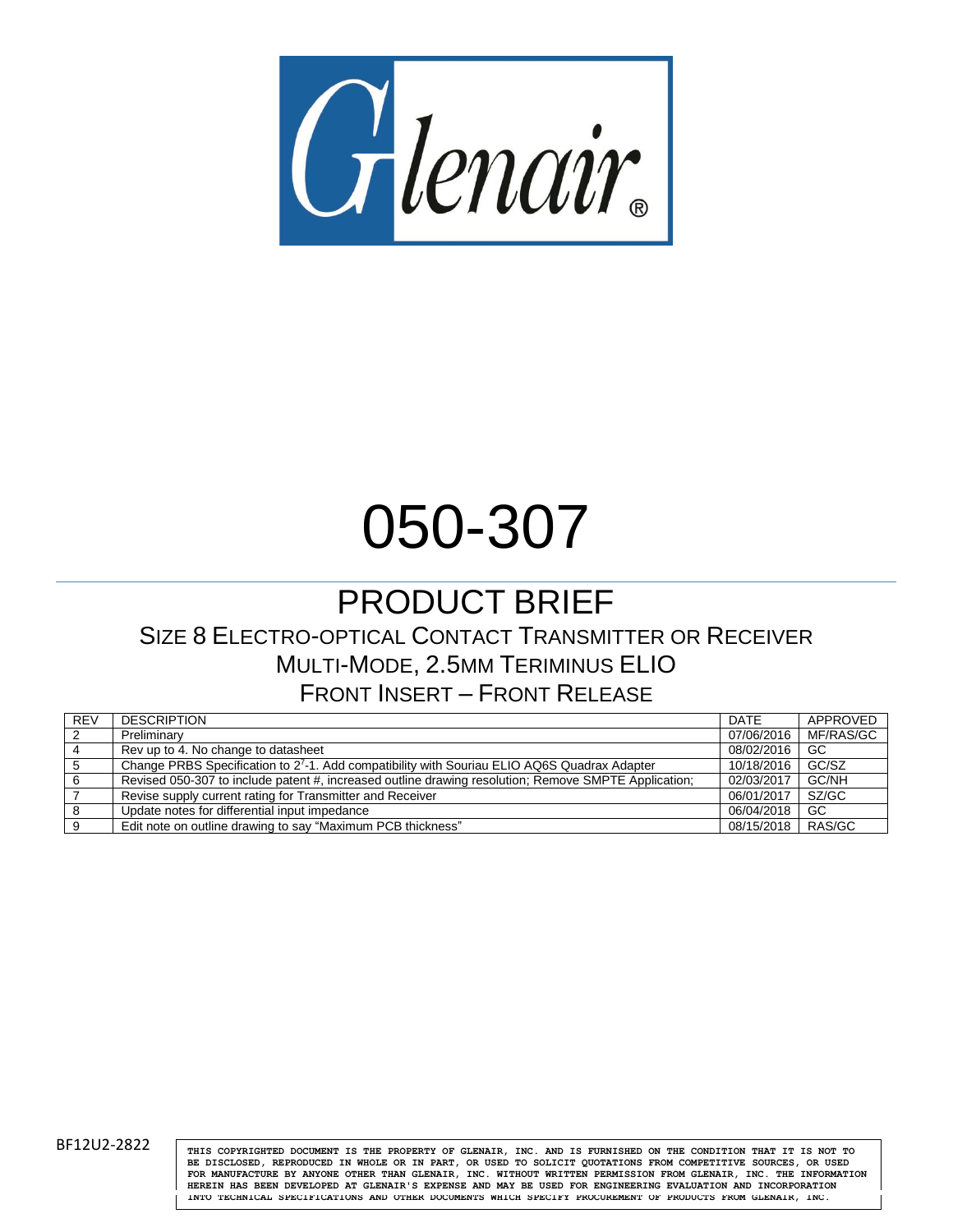## **050-307 PRODUCT BRIEF SIZE 8 ELECTRO-OPTICAL CONTACT TRANSMITTER OR RECEIVER, MULTI-MODE, 2.5MM FERRULE, ELIO FRONT INSERT – FRONT RELEASE**



# *Size 8 Cavity Opto-Electronic Contacts, 100Mbps to 5Gbps, MMF, 3.3V*



Size 8 Cavity Opto-Electronic Contacts transmit and receive differential CML electrical signals over Multimode fiber optic cable. Transmitters consist of a laser driver with a temperature compensation circuit to maintain optical power over the entire operating temperature range, and an 850nm VCSEL laser. Receivers consist of an 850nm PIN Photo Detector, a Transimpedance Amplifier with automatic gain control circuit, and a Limiting Amplifier. Differential output data signals are CML compatible. The transmitter has a Tx Disable pin to turn off transmitter output and a Tx Fault pin to single a fault condition. Receiver includes a CMOS compatible Loss of Signal Indicator to prevent invalid data.



These Size 8 Opto-Electronic Contacts are compatible with the Souriau ELIO AQ6SB Quadrax Adapter.

## **KEY FEATURES/BENEFITS**

- Front-release, front-insert, front-removable Size #8 OE converter designed for ARINC 600
- **ARINC 664, 801, 803, 804, and 818 Standard** Compliant
- Data rates from 100Mbps to 5 Gbps
- Supports Fast and Gigabit Ethernet, AFDX, 1x/2x Fibre Channel, DVI, DHMI, SFPDP, Serial Rapid I/O (sRIO)
- **100 ohms differential CML inputs with Tx Fault** and Tx Disable
- Link distances up to 550 meters with multimode 50/125µm or 62.5/125 µm fiber
- Single 3.3V power supply
- ELIO 2.5mm ceramic fiber ferrule
- Solutions available in 38999 style connectors
- Mates with ELIO 2.5mm Termini
- -40°C to +85°C Operating Case Temperature
- Evaluation fixtures available
- Compatible with Souriau ELIO AQ6S Quadrax **Adapter**

## **APPLICATIONS**

 Harsh Environment such as: Airborne, Tactical, Railway, Industrial, Oil and Gas and Shipboard applications

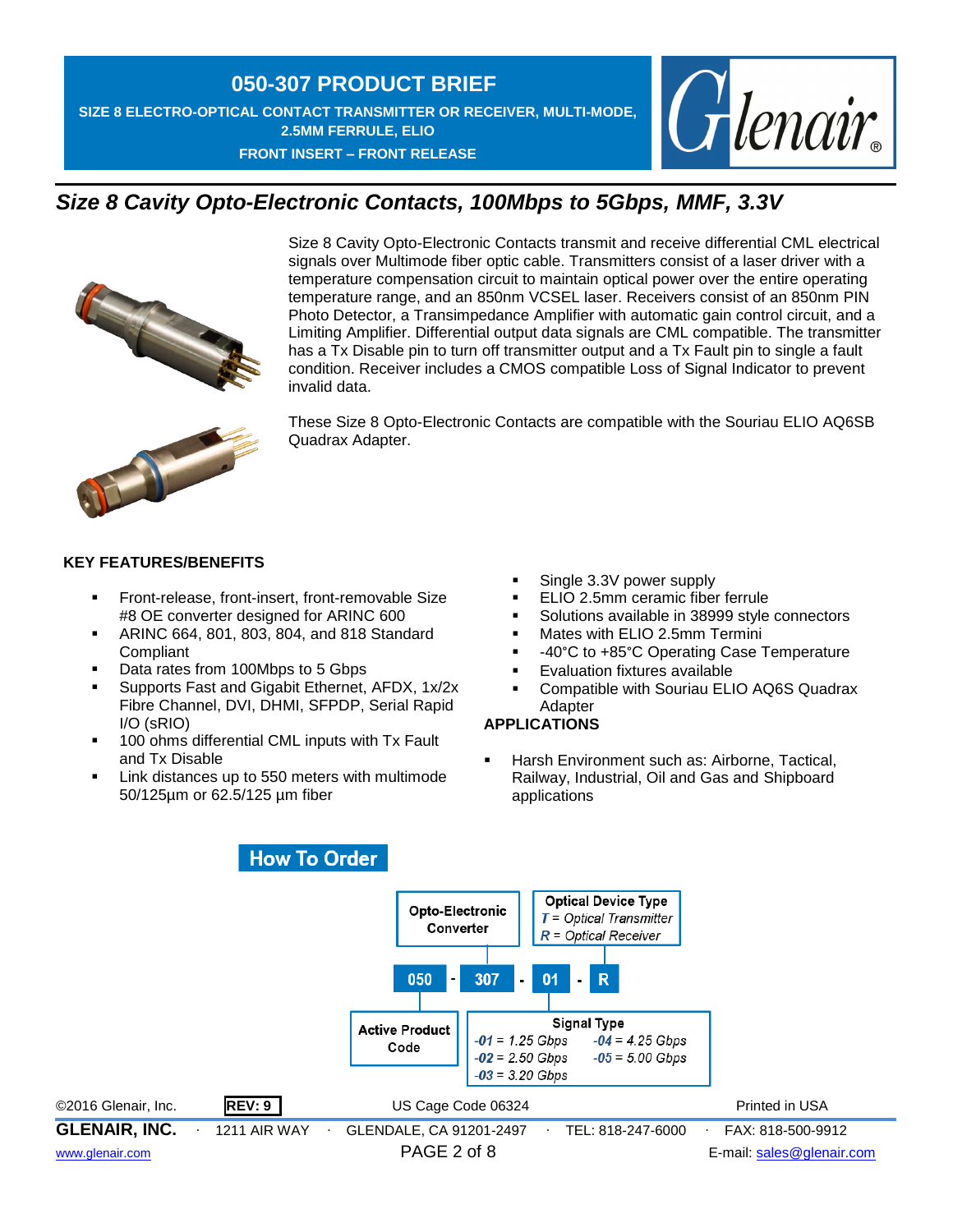**SIZE 8 ELECTRO-OPTICAL CONTACT TRANSMITTER OR RECEIVER, MULTI-MODE, 2.5MM FERRULE, ELIO**





## *Ratings and Specifications*

## **TABLE 2 ABSOLUTE MAXIMUM RATINGS**

| <b>Parameter</b>    | <b>Symbol</b> | Min    | Typ | Max    | <b>Units</b> | <b>Notes</b>                             |
|---------------------|---------------|--------|-----|--------|--------------|------------------------------------------|
| Storage Temperature | $T_{\rm S}$   | $-55$  |     | $+100$ | $\sim$<br>ັ  |                                          |
| Supply Voltage      | $V_{\rm cc}$  | $-0.4$ |     | 3.8    |              | VccT may not differ by more than<br>0.5V |

## **TABLE 3 OPERATING CONDITIONS**

| <b>Parameter</b>               | <b>Symbol</b>       | Min   | <b>Typ</b> | Max   | <b>Units</b> | <b>Notes</b>       |
|--------------------------------|---------------------|-------|------------|-------|--------------|--------------------|
| Operating Temperature, Case    | l op                | -40   |            | $+85$ | °C           |                    |
| Supply Voltage                 | $V_{\rm cc}$        | 3.135 | 3.3        | 3.465 |              |                    |
| Supply Current (Transmitter)   | IccT                |       | 60         | 80    | mA           | Typical $@ + 25°C$ |
| Supply Current (Receiver)      | IccR                |       | 75         | 90    | mA           | Typical $@ + 25°C$ |
| Power Supply Noise (Peak-Peak) | $V_{\rm CC}$ ripple |       |            | 150   | mV           |                    |

## **TABLE 4 ELECTRO-OPTICAL CHARACTERISTICS – TRANSMITTER**

| <b>Parameter</b>                         | Symbol                 | Min    | Тур | Max    | <b>Units</b>    | <b>Notes</b>                                         |
|------------------------------------------|------------------------|--------|-----|--------|-----------------|------------------------------------------------------|
| <b>Optical Output Power</b>              | $P_{OUT}$              | $-6.5$ |     | $-1.5$ | dB <sub>m</sub> | 850nm VCSEL                                          |
| <b>Extinction Ratio</b>                  | Er                     | 6      | 8   |        | dB              | 1.25Gbps, 2.5Gbps                                    |
| <b>Extinction Ratio</b>                  | Er                     | 5      | 8   |        | dB              | $3.2Gbps - 5Gbps$                                    |
| <b>Optical Wavelength</b>                | $\Lambda_{\text{OUT}}$ | 830    | 850 | 860    | nm              |                                                      |
| Spectral Width, rms                      | Δλ                     |        |     | 0.85   | nm              |                                                      |
| <b>Relative Intensity Noise</b>          | <b>RIN</b>             |        |     | $-117$ | dB/Hz           |                                                      |
| Transmitter Differential Input Impedance | Zin                    |        | 100 |        | Ohms            | Requires external AC coupling on<br>customer's board |
| Differential Input Voltage               | Vin d                  | 250    |     | 2200   | $mV_{p-p}$      | CML, 100 ohm                                         |

## **TABLE 5 ELECTRO-OPTICAL CHARACTERISTICS - RECEIVER**

| <b>Parameter</b>                                                      | Symbol         | Min  | Typ   | Max   | <b>Units</b> | <b>Notes</b>                                         |
|-----------------------------------------------------------------------|----------------|------|-------|-------|--------------|------------------------------------------------------|
|                                                                       |                |      |       |       |              |                                                      |
| Sensitivity, BER 10 <sup>-12</sup> , PRBS 2 <sup>7</sup> -1, Er 10 dB | $P_{IN}$       |      |       | $-17$ | dBm          | .25Gbps, 2.5Gbps                                     |
| Sensitivity, BER 10 <sup>-12</sup> , PRBS 2 <sup>7</sup> -1, Er 10 dB | $P_{IN}$       |      |       | $-15$ | dBm          | $3.2Gbps - 5Gbps$                                    |
| Overload, BER 10-12, PRBS 27-1                                        | $P_{IN}$       | -1   |       |       | dBm          | @1.485 Gbps or @ 2.970 Gbps                          |
| Optical Wavelength                                                    | $\Lambda_{IN}$ | 830  |       | 860   | nm           |                                                      |
| Receiver Differential Output Impedance                                | Zout           |      | 100   |       | Ohms         | Requires external AC coupling on<br>customer's board |
| Differential Output Voltage Swing                                     | Vout d         | 600  |       | 1200  | $mV_{p-p}$   | CML, 100 ohm                                         |
| <b>LOS Assert Level</b>                                               | <b>LOS</b>     |      | $-23$ | $-21$ | dBm          | @1.485 Gbps or @ 2.970 Gbps                          |
| <b>LOS Hysteresis</b>                                                 | $LOS_{HYS}$    | 1.25 | 2.3   |       | dB           | @1.485 Gbps or @ 2.970 Gbps                          |

©2016 Glenair, Inc. **REV: 9** US Cage Code 06324 Printed in USA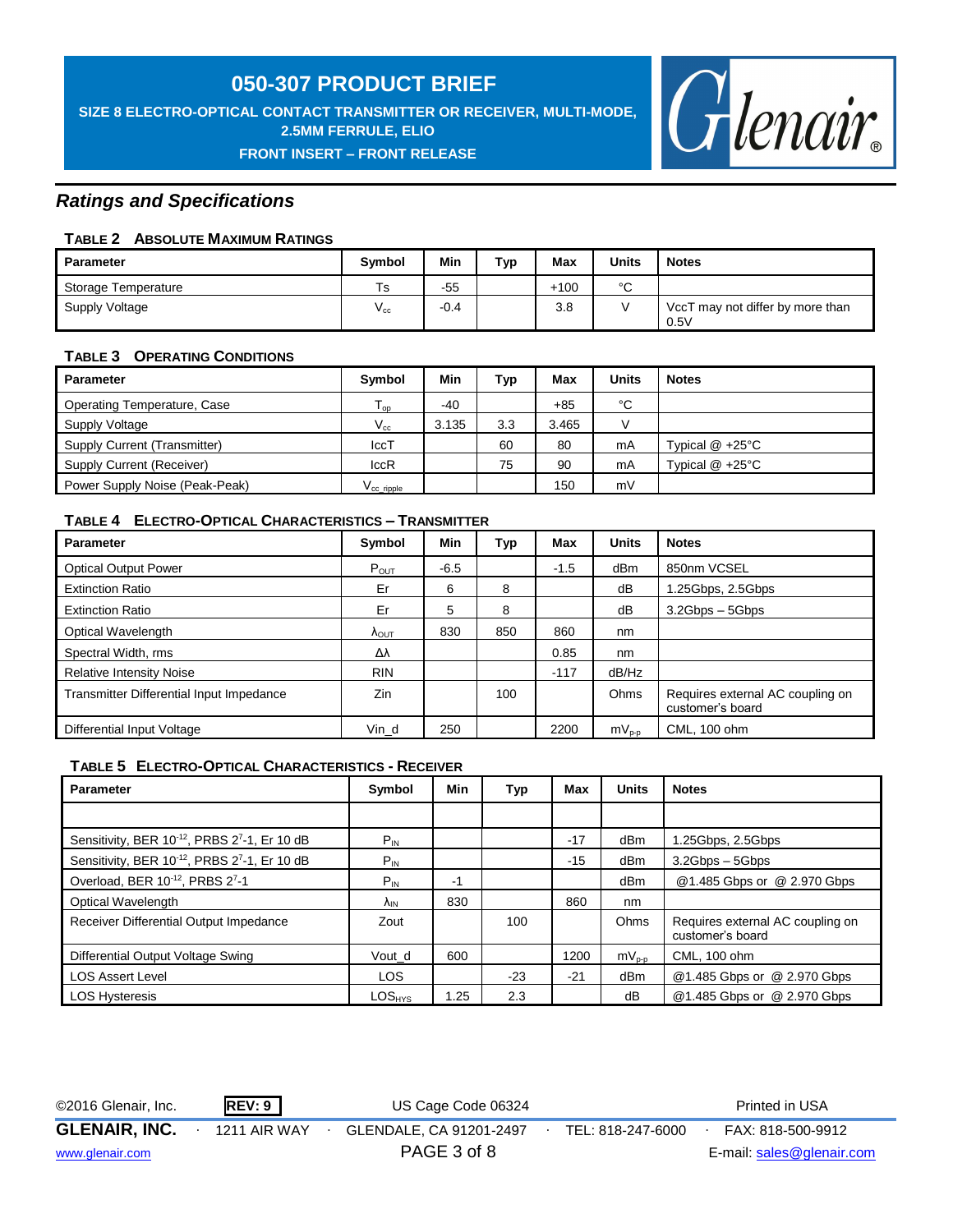**SIZE 8 ELECTRO-OPTICAL CONTACT TRANSMITTER OR RECEIVER, MULTI-MODE, 2.5MM FERRULE, ELIO**

## **FRONT INSERT – FRONT RELEASE**



## *Ratings and Specifications (continued)*

## **TABLE 6 COMPLIANCE SPECIFICATIONS**

| <b>CHARACTERISTIC</b> | <b>Standard</b>  | Condition             | <b>Notes</b> |
|-----------------------|------------------|-----------------------|--------------|
| <b>ESD</b>            | MIL-STD-883      |                       | 1000V HBM    |
| Eye Safety            | CDRH and IEC-825 | Class 1 Laser Product |              |

©2016 Glenair, Inc. **REV: 9** US Cage Code 06324 Printed in USA

**GLENAIR, INC.** ∙ 1211 AIR WAY ∙ GLENDALE, CA 91201-2497∙ TEL: 818-247-6000∙ FAX: 818-500-9912

[www.glenair.com](http://www.glenair.com/) **PAGE 4 of 8** E-mail: [sales@glenair.com](mailto:sales@glenair.com)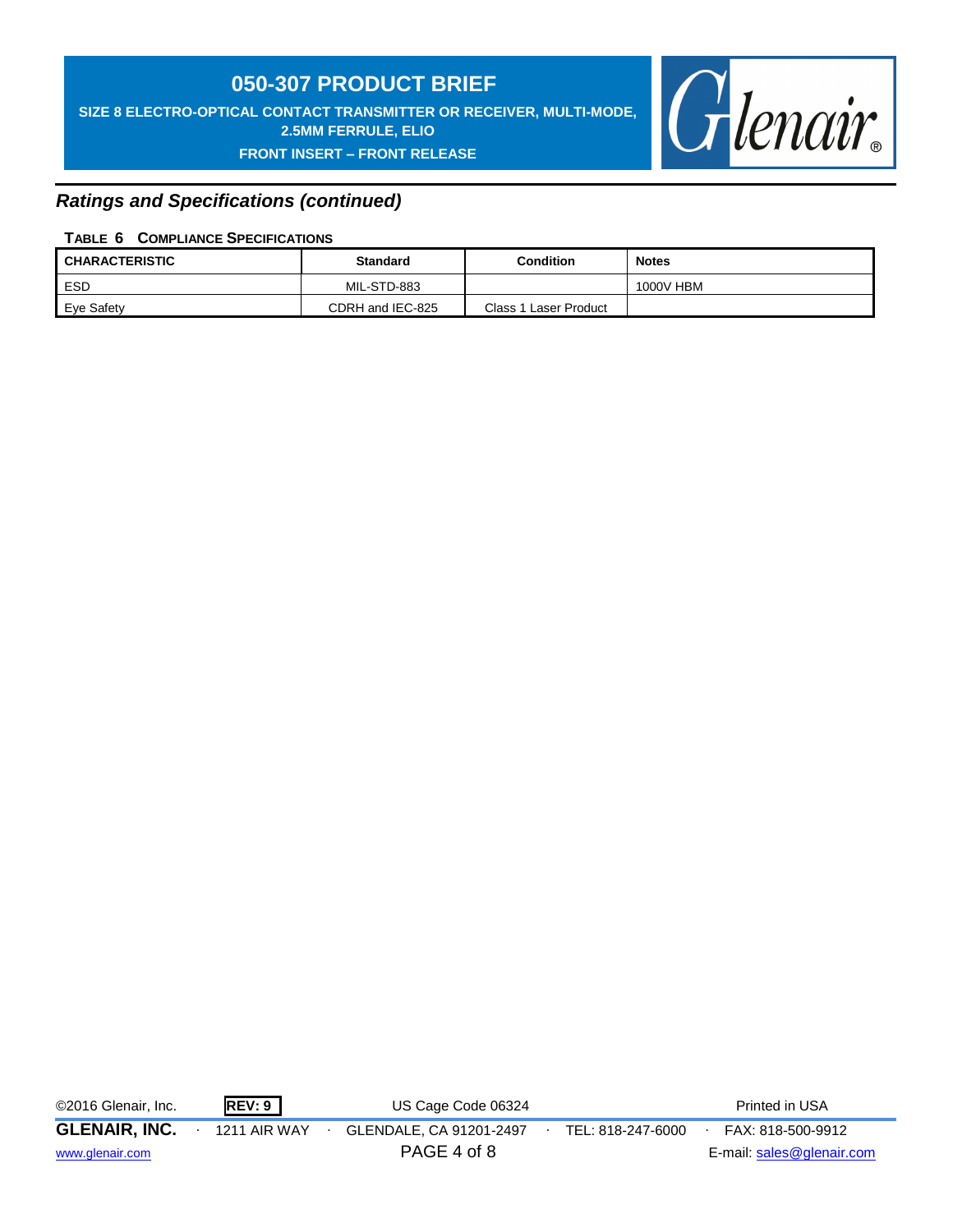**SIZE 8 ELECTRO-OPTICAL CONTACT TRANSMITTER OR RECEIVER, MULTI-MODE, 2.5MM FERRULE, ELIO FRONT INSERT – FRONT RELEASE** 



## *FIGURE 1 - OUTLINE DRAWING CONTINUED (MARKING)*

## LABELING:

Each unit will be shipped in an antistatic bag. The label on the antistatic bag shall be at a minimum Arial size 10 black font and contain at a minimum the following information:

> ANTISTATIC BAG LABEL: Glenair Cage Code: 06324 PN: 050-307-XX-X Rev: X QTY: X J/N: X D/C:X S/N\*: XXXXXX \*If QTY is more than 1, there is no S/N

©2016 Glenair, Inc. **REV: 9** US Cage Code 06324 Printed in USA

**GLENAIR, INC.** ∙ 1211 AIR WAY ∙ GLENDALE, CA 91201-2497∙ TEL: 818-247-6000∙ FAX: 818-500-9912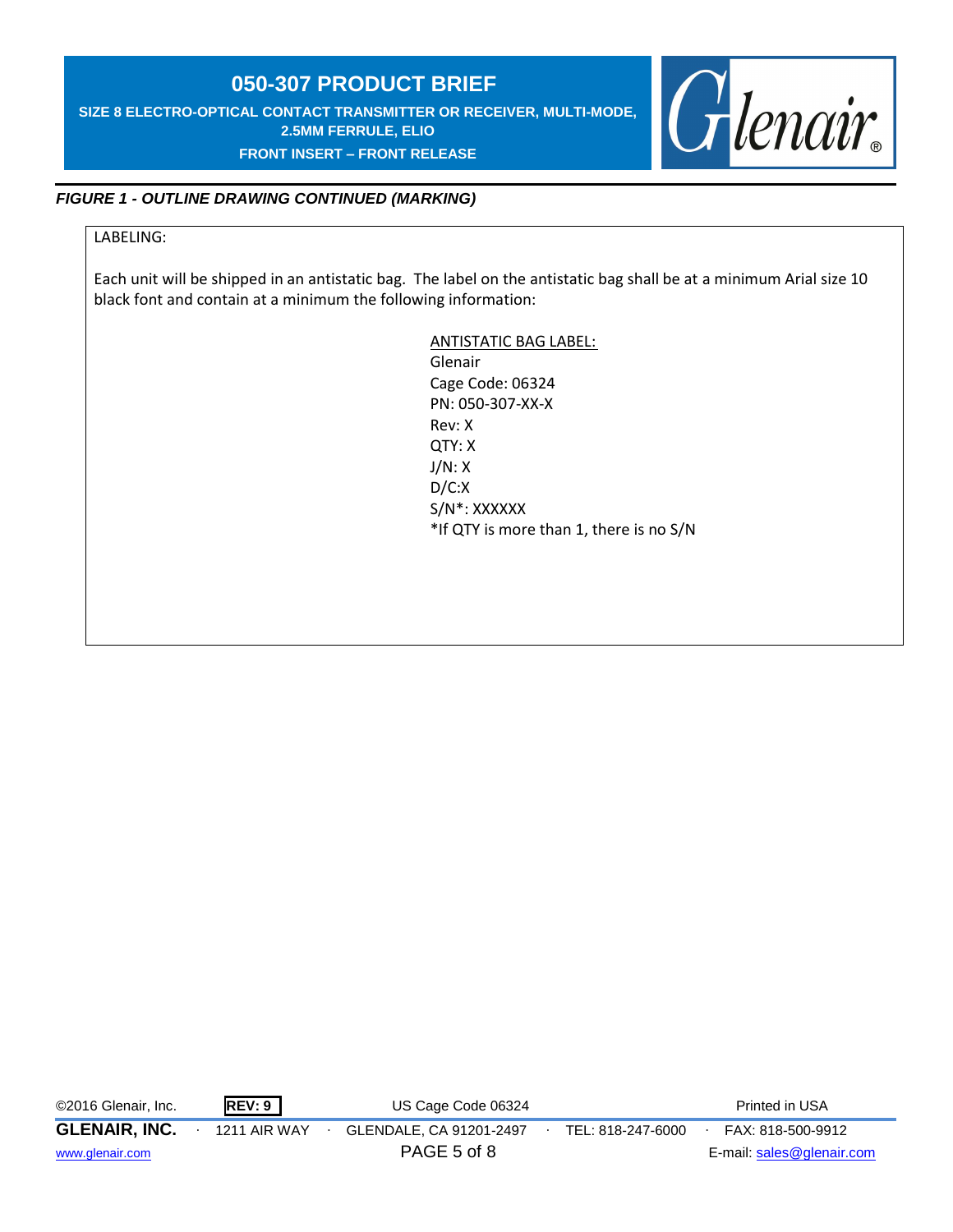**SIZE 8 ELECTRO-OPTICAL CONTACT TRANSMITTER OR RECEIVER, MULTI-MODE, 2.5MM FERRULE, ELIO FRONT INSERT – FRONT RELEASE** 



## *FUNCTIONAL DESCRIPTION*



## **FUNCTIONAL I/O**

.

The Size 8 transmitter accepts industry standard differential signals such as LVPECL and CML within the scope of the SFP MSA. The module is DC-coupled and internally terminated.

Figure 3 illustrates a recommended interface circuit to link the PC board mount dual-transmitter to the supporting Physical Layer integrated circuits.

The PC board mount dual-transmitter interfaces with the host circuit board through twenty I/O pins identified by function in Table 7. The dual-transmitter high speed transmit and receive interfaces require SFP MSA compliant signal lines on the host board. The TX1\_DISABLE, TX2\_DISABLE, TX1\_FAULT and TX2\_FAULT require TTL lines on the host board (per SFF-8074i) if used. If an application chooses not to take advantage of the functionality of these pins TX1\_Disable and TX2\_Disable need to be tied to GND, TX1\_Fault, TX2\_Fault do not need to be connected.

| ©2016 Glenair, Inc.  | <b>REV: 9</b>       | US Cage Code 06324      |                   | Printed in USA            |
|----------------------|---------------------|-------------------------|-------------------|---------------------------|
| <b>GLENAIR, INC.</b> | <b>1211 AIR WAY</b> | GLENDALE, CA 91201-2497 | TEL: 818-247-6000 | FAX: 818-500-9912         |
| www.glenair.com      |                     | PAGE 6 of 8             |                   | E-mail: sales@glenair.com |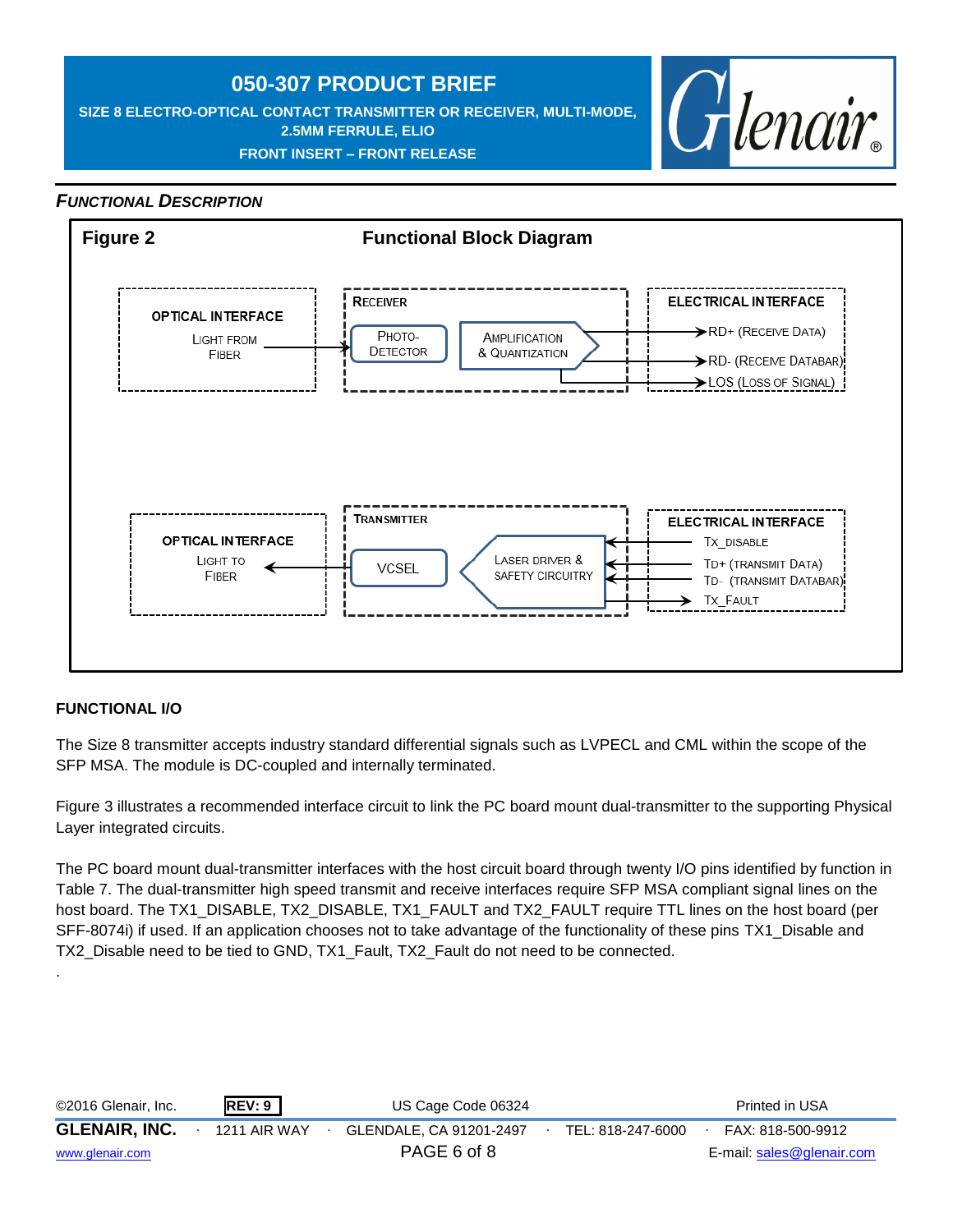**SIZE 8 ELECTRO-OPTICAL CONTACT TRANSMITTER OR RECEIVER, MULTI-MODE, 2.5MM FERRULE, ELIO FRONT INSERT – FRONT RELEASE** 



 **FIGURE 3 RECOMMENDED BOARD HOST BOARD SCHEMATIC TRANSMITTER**



©2016 Glenair, Inc. **REV: 9** US Cage Code 06324 Printed in USA **GLENAIR, INC.** ∙ 1211 AIR WAY ∙ GLENDALE, CA 91201-2497∙ TEL: 818-247-6000∙ FAX: 818-500-9912 [www.glenair.com](http://www.glenair.com/) **E-mail:** [sales@glenair.com](mailto:sales@glenair.com)